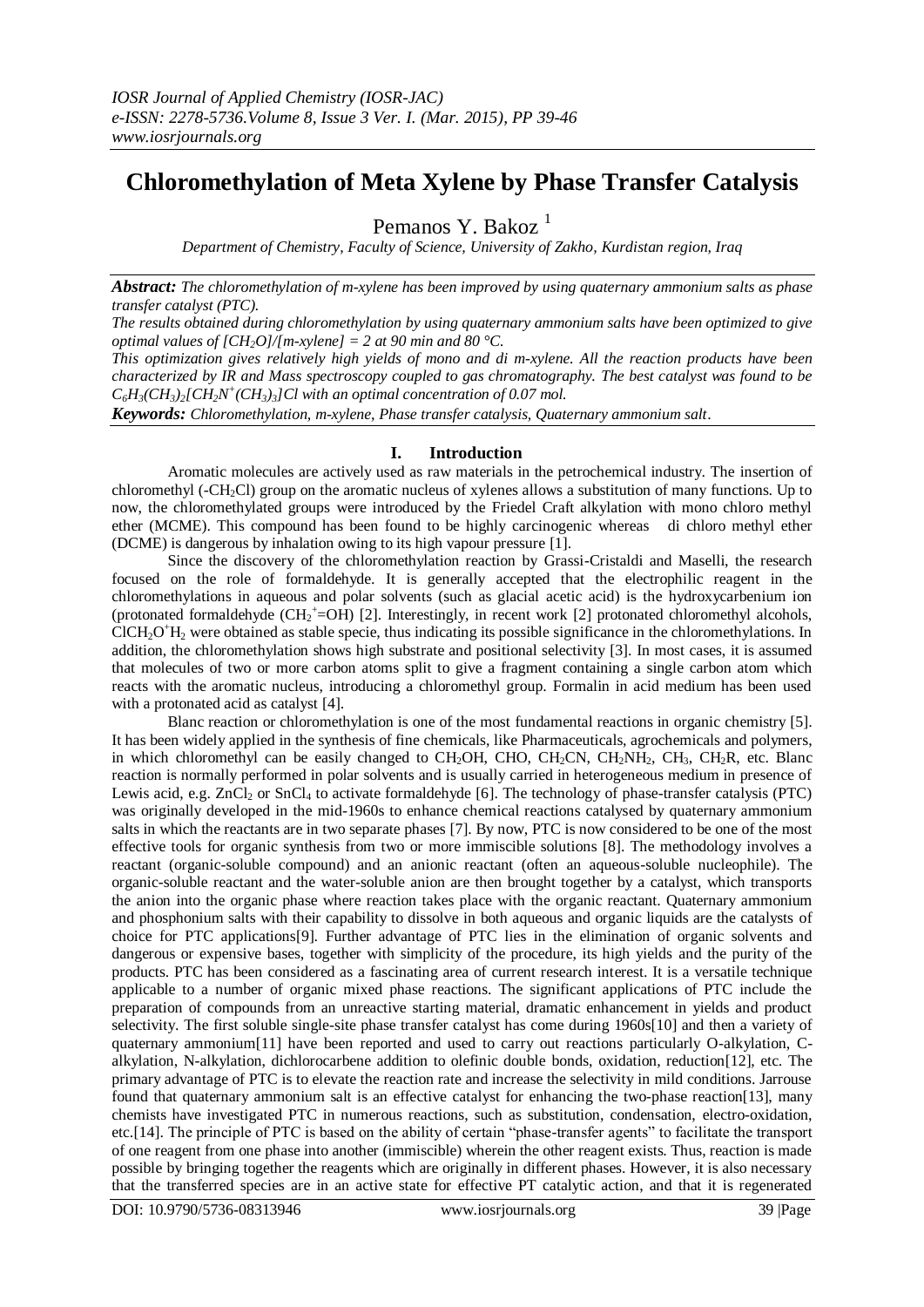during the organic reaction. Primary applications are in nucleophilic substitution reactions and in reactions in the presence of bases involving the deprotonation of moderately and weakly acidic organic compounds. Careful choice of chloromethylation conditions leads to higher selectivity and reactivity simultaneously.

On a technological scale the use of PTC allows to improve the synthesis of chloromethyl m-xylene with the privilege to use a simple and convenient installation with a low energetic consumption and inexpensive solvents. The novelty resides in the fact that PTC is a quaternary ammonium salt which permits to obtain substituted compounds namely mono, di and trichloromethyl m-xylenes. It has been demonstrated that the rate of transformation of paraformaldehyde is proportional to the concentrations of both reactants and products. The following mechanism has been proposed by Brown and Nelson[14].

$$
CH2O + H+ \xrightarrow{K1 } CH+2OH \t\t fast.................(1)
$$
  
ArH + CH<sup>+</sup><sub>2</sub>OH \xrightarrow{K<sub>2</sub> } ArCH<sub>2</sub>OH + H<sup>+</sup> slow.................(2)  
ArCH<sub>2</sub>OH + HCl \xrightarrow{K<sub>3</sub> } ArCH<sub>2</sub>Cl + H<sub>2</sub>O fast.................(3)

It has been shown elsewhere that the reaction is speeded up in polar solvents such as o-dichlorobenzene or methylene chloride[15]. The process described by Menger[16] has been adopted by most authors and symmetrical quaternary ammonium salts (in two centres) are found to be more efficient than non-symmetrical ones[17]. The aim of this work is to use quaternary ammonium salts as a phase transfer catalyst for chloromethylation of m-xylene and to find the optimum reaction time and temperature for the optimal values of  $[CH<sub>2</sub>O]/[m$ -xylene].

## **II. Materials And Methods**

#### **2.1. Synthesis of chloromethyl m-xylene (phase transfer catalyst PTC)**

The m-xylene chloromethylation was performed as follows: concentrated  $H_2SO_4$  was added to the paraformaldehyde /m-xylene mixture (molar ratio= 2) and NaCl (0.26 moles) with PTC (quaternary ammonium salt catalyst). The mixture was kept at 80 °C in an oil bath under intense agitation for 2 h. The organic phase was extracted with ether and dried in presence of CaCl<sub>2</sub>, the products were analysed by gas chromatography.

## **2.2. Analysis**

Separation and quantitative analysis of the chloromethyl groups was performed using an HP 5890 gas chromatograph (GC) (Hewlett Packard, GMI, Ramsey, Minnesota, USA) (FID) and equipped with a capillary fused silica 25 m long, 0.25 mm internal diameter and 0.25 micron thick film. The column temperature was programmed from 50 to 240°C at 5°C/min. The injector temperature was set at 220°C and the detector (FID) at 250°C. The flow of carrier gas (nitrogen) was set at 1 ml/min. The respective part of each compound was deduced from the peak areas. The retention times were 19.81, 37.64 and 51.65 s for mono-, di- and trichloromethyl, respectively.

The identification of the components was carried out by gas chromatography (Hewlett-Packard 5890 Series II) coupled to a mass spectrometer Hewlett-Packard 5989A (Py-GC/MS), at 70 ev recording. The gradient temperature of the column (identical to that used for GC) is programmed from 60 °C to 200 °C at 3 °C/min rate. The temperature of the injector was set at 250 °C, the pressure of the carrier gas (helium) was set at 20 psi and the injected volume was 1 μl of 1 % diluted solution of chloromethyl meta-xylene in hexane.

Information dealing with molecular weight of products was expressed in units of mass per elementary charge (m/z), and including chloromethyl products as well as the likelihood of the chloromethyl fragments, leading to the molecular weight of the target molecular compound.

An infrared spectrometer Perkin-Elmer 1310 (Waltham, Massachusetts, USA) was used and analysis was performed using the routine KBr (approximate amount 0.5% in mass of product).

UV-Visible spectra (Perkin Elmer spectrophotometer Lambda 45, were performed after proper dilutions, down to  $10^{-6}$  M. Samples were placed in quartz alts of 1 cm optical path.

## **III. Results And Discussion**

The proposed reaction mechanism for aromatic chloromethylation of formaldehyde in acidic medium has been accepted for long time to explain the kinetic in presence of other hydrocarbons as well as the role of hydrochloric acid [18]. From chloromethylation various xylenes by paraformaldehyde in presence of a Lewis acid (catalyst) and acetic acid (solvent) were prepared and the method has succeeded in industrial applications. The synthesis reaction can be presented as follows: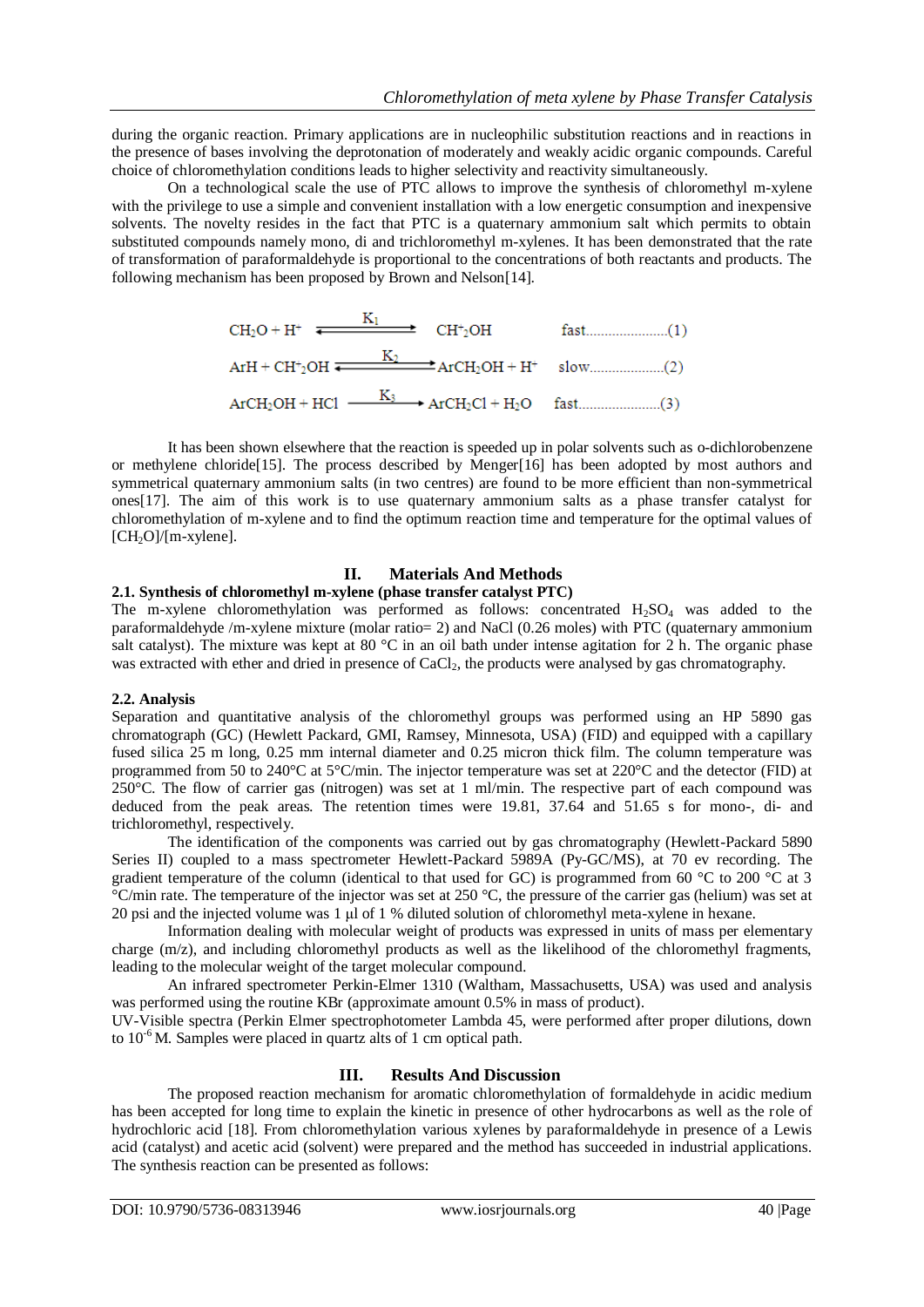.............(4)

**Monochloromethyl m-xylene**

.............(5)

**Dichloromethyl m-xylene**

............(6)

## **Trichloromethyl m-xylene**

## **3.1. Optimization of reaction parameters:**

To optimize the chloromethylation reaction, the influence of the operational parameters namely the molar ratio [CH2O/m-xylene], the reaction time, the temperature and the nature of the catalyst on the reaction yields for PTC methods were presented in Table 1 and Fig. [1(a,b,c),2,3]. The optimum values of these results shows concentration of the ratio = 2 at the time of 90 min. at the temperature of 80  $^{\circ}$ C. The products were identified by gas chromatography. The products were mono, di and trichloromethyl m-xylenes.

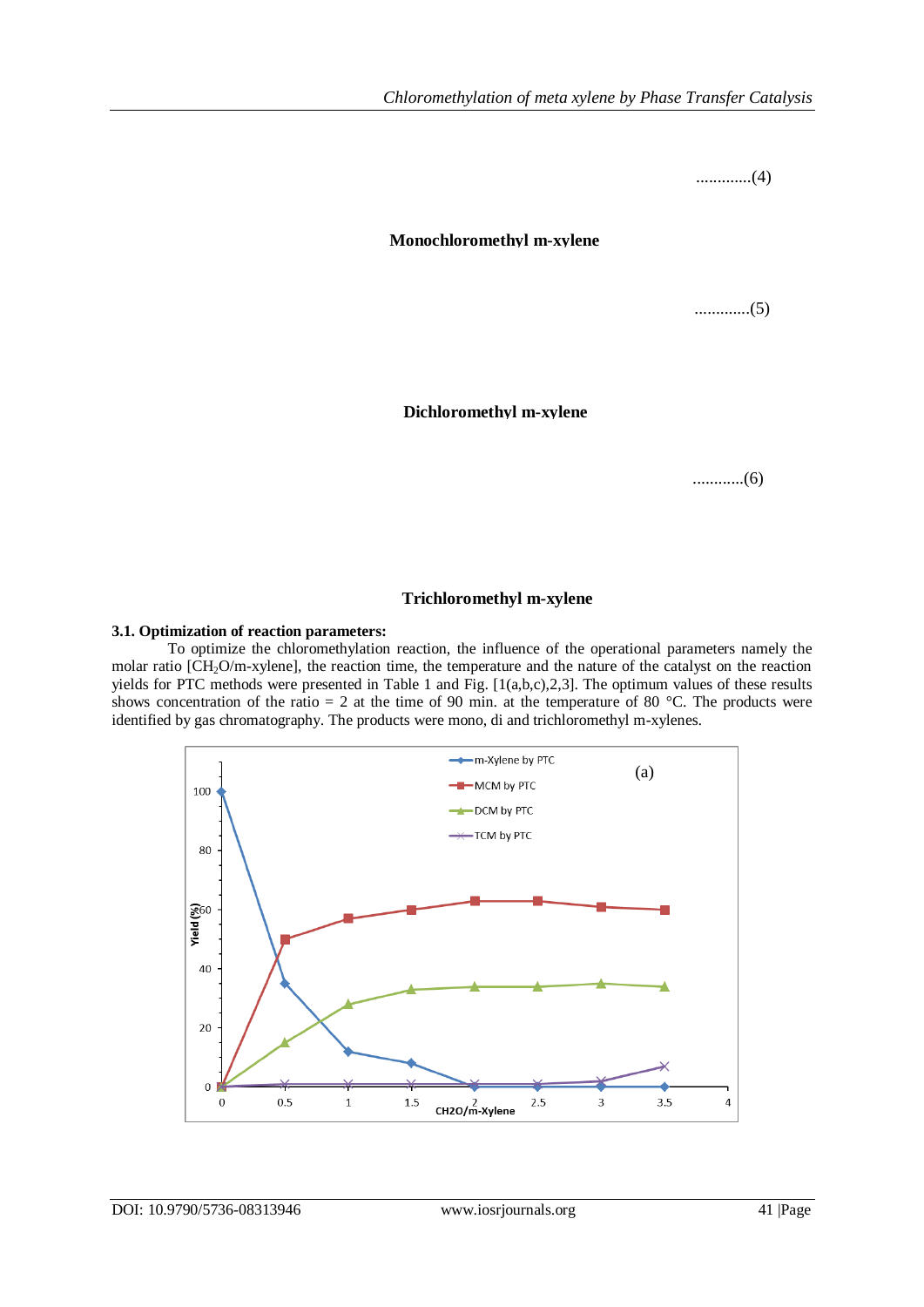

**Figure (1):** Influence of (a) molar ratio [CH<sub>2</sub>O/m-xylene], (b) reaction time and (c) temperature on the chloromethylation.



**Figure (2):** Yield of MCM as a function of different PTC catalysts and their concentrations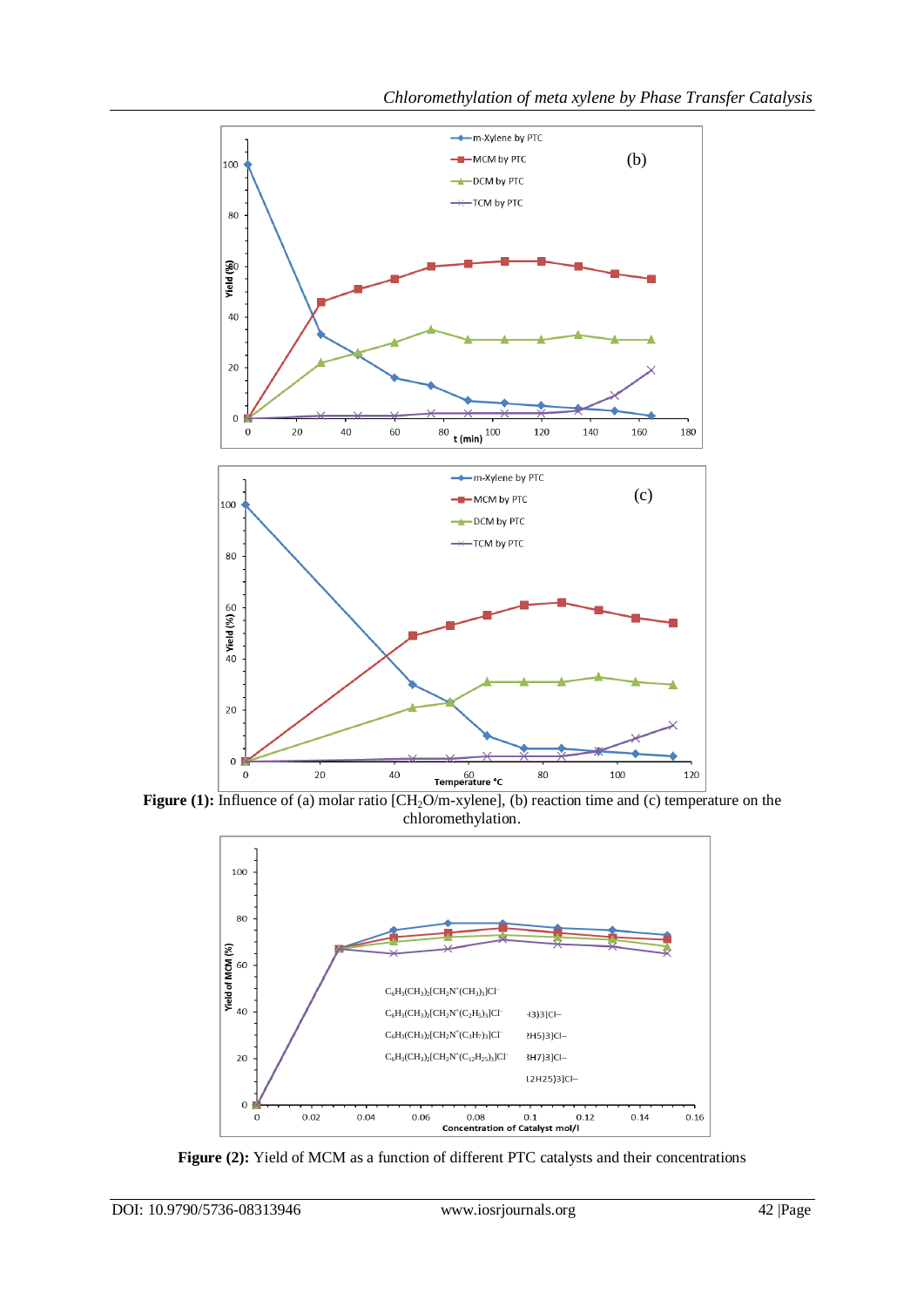

**Figure (3):** Yield of DCM as a function of different PTC catalysts and their concentrations.

The yields of MCM as a function of catalyst concentration at different quaternary ammonium salts are shown in Fig. (2) which shows maximum yield at 0.03 mole of catalyst concentration. However, the yields of DCM as a function of catalyst concentration are presented in Fig. (3). The maximum yield obtained was at 1.0 mol. However, the yield of TCM was not significant.

## **3.2. Identification of chloromethyl by mass spectrometry and Infrared spectroscopy**

"Fig. (4)" show the existence of mono, di and trichloromethyl m-xylene. Mass spectrometry coupled to gas chromatography showed three characteristic molecular ion peaks, at 154, 196 and 202 g mole<sup>-1</sup> "Fig. 5, 6, 7". Also an (M+2) peak of third intensity was accompanied each molecular ion peak confirm the chloromethylation of the m-xylene. It should be noticed that for low molar ratios there were formation of mono and dichloromethyl, while at higher molar ratios the MCM was converted to DCM which in turn was converted to TCM.

The IR analysis "Fig. (8)" reveals the bands characteristic of chloromethyl m-xylene. The general feature of the spectrum indicates the presence of an aromatic ring, since the absorption bands appear in the area of the weak wave number ranging between 900 and 650 cm<sup>-1</sup>. The characteristic band recorded at 3100-3000cm–1 resulted most likely from the stretching vibrations of the C–H bonds of the aromatic ring. The peak located at 2900 cm<sup>-1</sup> corresponds to the aliphatic CH stretching of the methyl group. The presence of bands located in the range [750-700] cm<sup>-1</sup> confirms the existence of C–Cl bond. The wide band recorded in the range 3800-3400cm–1 corresponds to the OH stretching vibration of water.



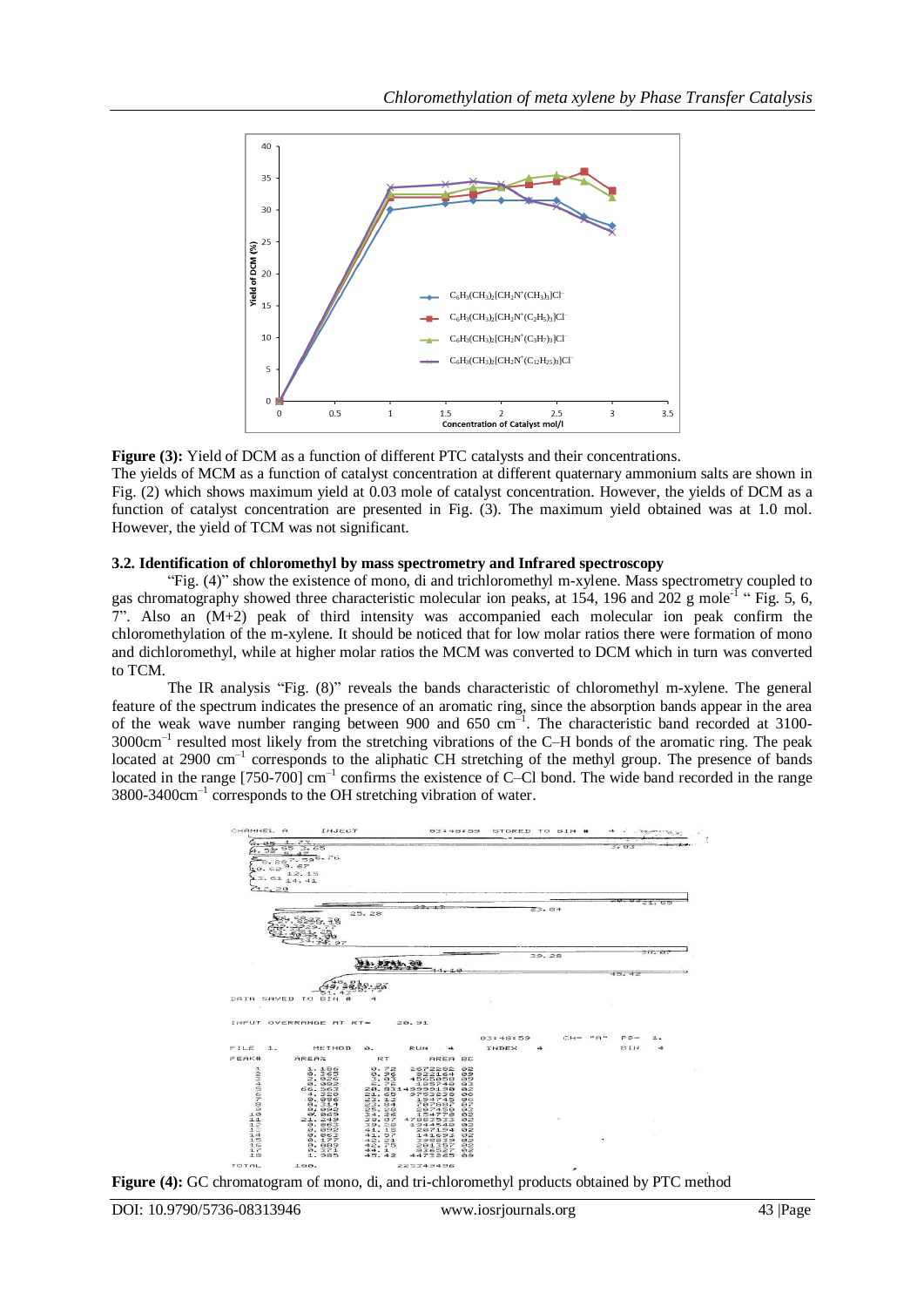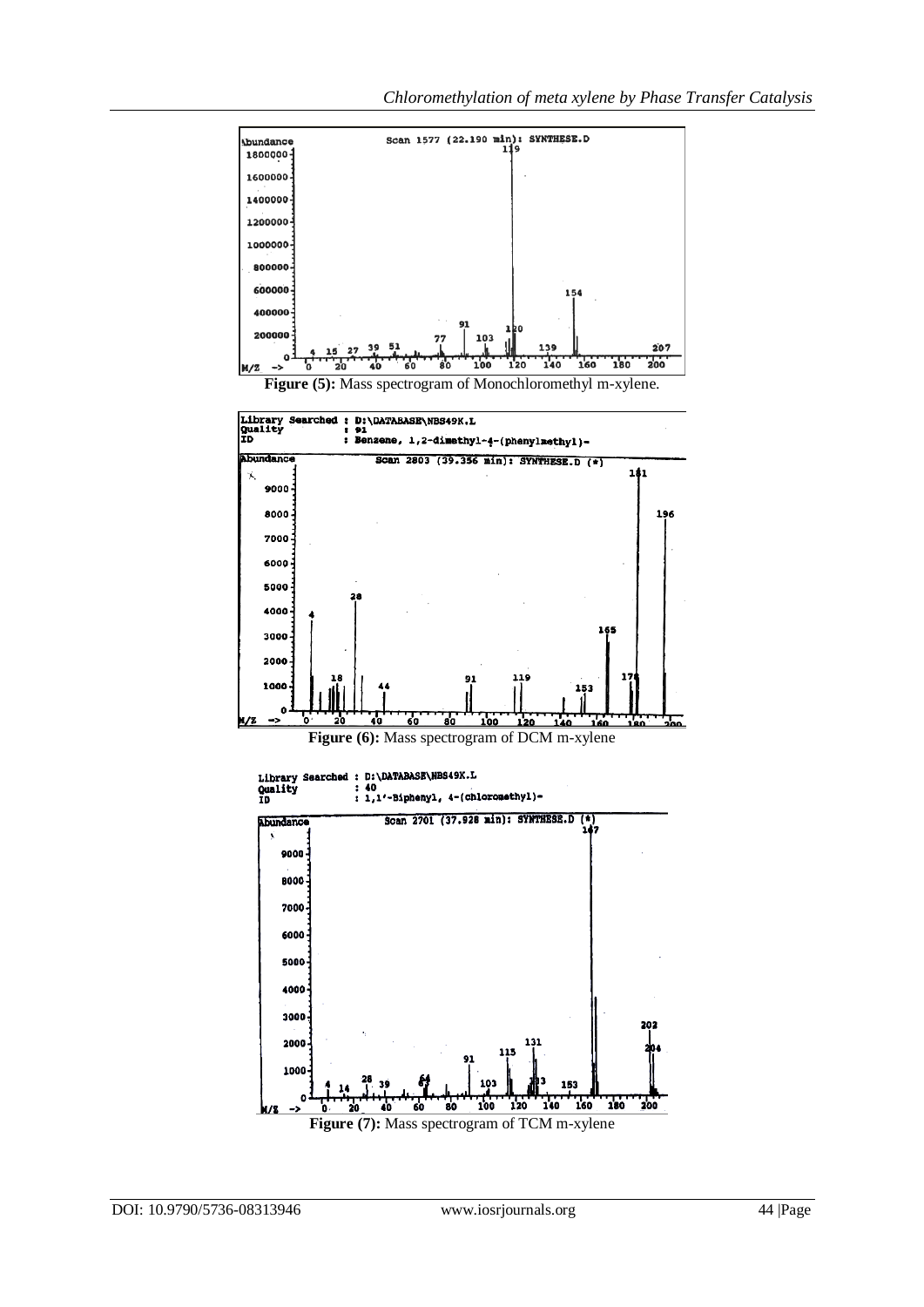

## **IV. Conclusion**

The chloromethylation of m-xylene was improved on a technological level by the use of phase transfer catalyst. The reaction gives high yield of mono and di m-xylene. This method has the privilege to use a simple and convenient installation, low cost reagents and low energy consumption compared to the classical techniques. Among several quaternary ammonium salts phase transfer catalysts, the best catalyst was found to be  $C_6H_3$  (CH<sub>3</sub>)<sub>2</sub>[CH<sub>2</sub>N<sup>+</sup>(CH<sub>3</sub>)<sub>3</sub>]Cl<sup>-</sup> with an optimum concentration of 0.07 mol. The optimum yields was obtained at molar ratio of  $[CH_2O]/[m\text{-xylene}] = 2$  and reaction time and temperature of 90 min and 80 °C respectively.

The quaternary ammonium salts of mono . di, and tri chloromethyl m-xylene are recommended to be used in waste water treatment to remove some heavy metals such as Zn, Cu, Ni, Fe, Cr, Cd and Hg.

**Table (1):** Optimal values for the molar ratio [CH<sub>2</sub>O/m-xylene], the reaction time, the temperature and the nature of the catalyst recorded by the phase transfer catalysis (PTC).

| <b>Parameters</b>                  | <b>Results</b>                        |
|------------------------------------|---------------------------------------|
| [CH <sub>2</sub> O/meta xylene]    | 2                                     |
| Reaction time (min)                | 90                                    |
| Reaction temperature $(^{\circ}C)$ | 80                                    |
| Catalyst concentration             | $0.07 \text{ mol/L}$                  |
| Best catalyst                      | $C_6H_3(CH_3)_2[CH_2N^+(CH_3)_3]Cl^+$ |
| m- xylene yield (%)                | 0.017                                 |
| MCM meta xylene yield $(\%)$       | 76.37                                 |
| DCM meta xylene yield (%)          | 20.80                                 |
| TCM meta xylene yield (%)          | 2.82                                  |

| <b>Abbreviations</b> |                            |
|----------------------|----------------------------|
| <b>MCME</b>          | Monochloromethyl ether     |
| <b>DCME</b>          | dichloromethyl ether       |
| <b>DMF</b>           | dimethyl formamide         |
| <b>DCME</b>          | dichloromethyl ether       |
| <b>PTC</b>           | phase transfer catalysis   |
| MCM.                 | Monochloromethy metaxylene |
| DCM.                 | dichloromethy metaxylene   |
| TCM.                 | Trichloromethy metaxylene  |
| t                    | Time                       |
|                      | Temperature                |

## **Acknowledgement**

I would like to thank Prof. Dr.Boudjema Hamada from Laboratoire de Synthese Pétrochimique, Faculté des Hydrocarbures et de la Chimie Universite M'hamed Bougara, Boumerdes, Algérie for his help to perform the analysis needed during this study.